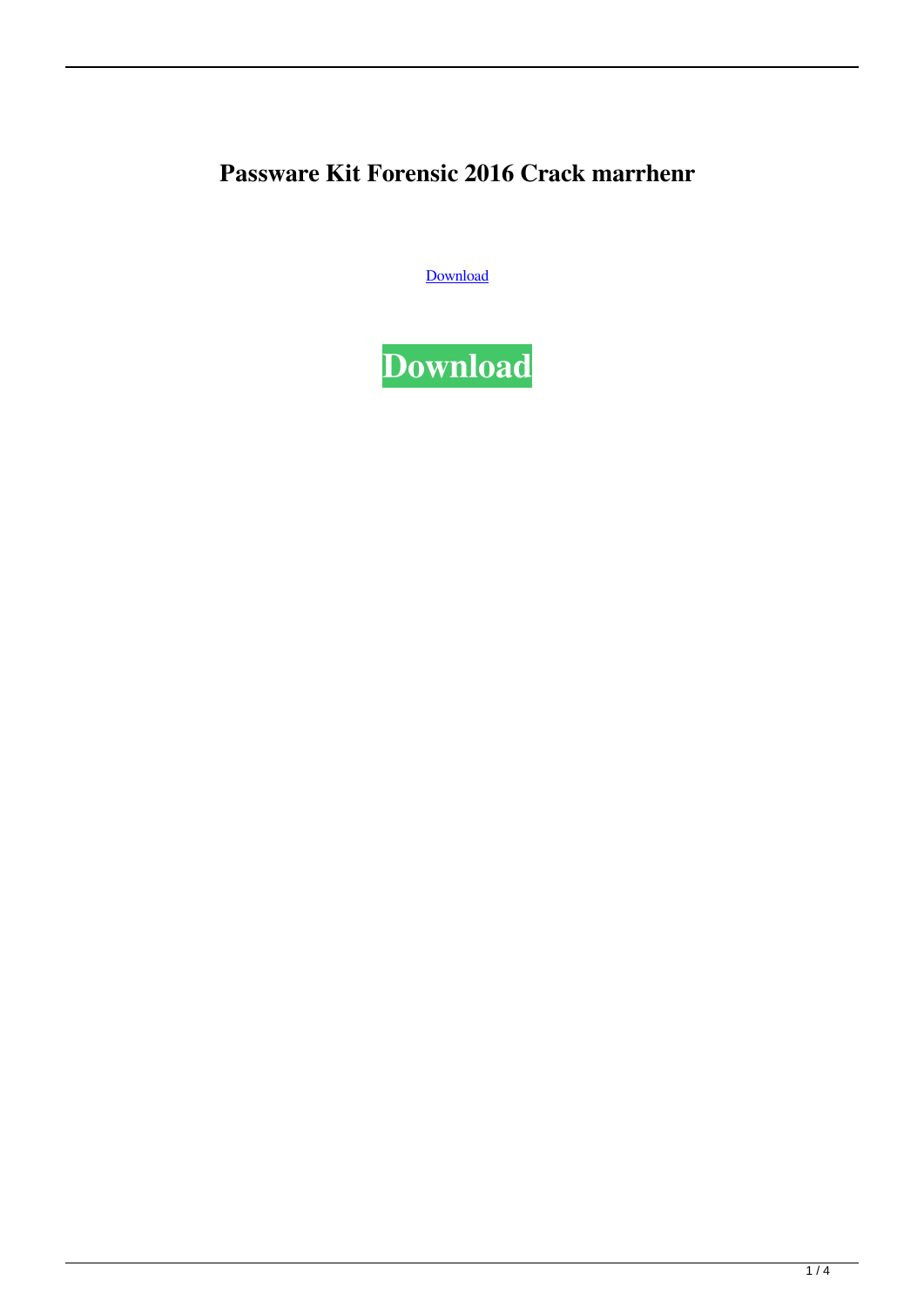/home/shivansh/Downloads/ENSI.kpk/bin/osx/ENSI.k pk.dmg Password: +@]\$ Installer finished at 6/25/16 8:02 PM /home/shivansh/Downloads/ENSI.kpk/bin/os x/ENSI.kpk YAY A: You're doing everything fine. You're good. After Mombasa's woes with a lack of supply in the port, Mr. Muthoni has stepped up by providing key services, thus helping the Mombasa Ports and Harbours Board to attract more cargo ships. Mudu Private's boat also provides other services like prawn catchments for farmers who take prawns for subsistence and fish catchments for the farmers. The service has been part of the programme in the region since 2013. The service is yet to make much progress, as the government still needs to provide subsidy to farmers. Muthoni said: "The government has been working on establishing fish lagoons since 2013. "A lot has been done in the creation of ponds for prawns, but now farmers have to finance it." In Mombasa, the Mombasa Ports and Harbours Board also doesn't have enough employees to maintain the port. Muthoni added: "There is no regular staff, but we often hire contractors. "In Mombasa, we have about 25 employees who collect the recyclable material. "Our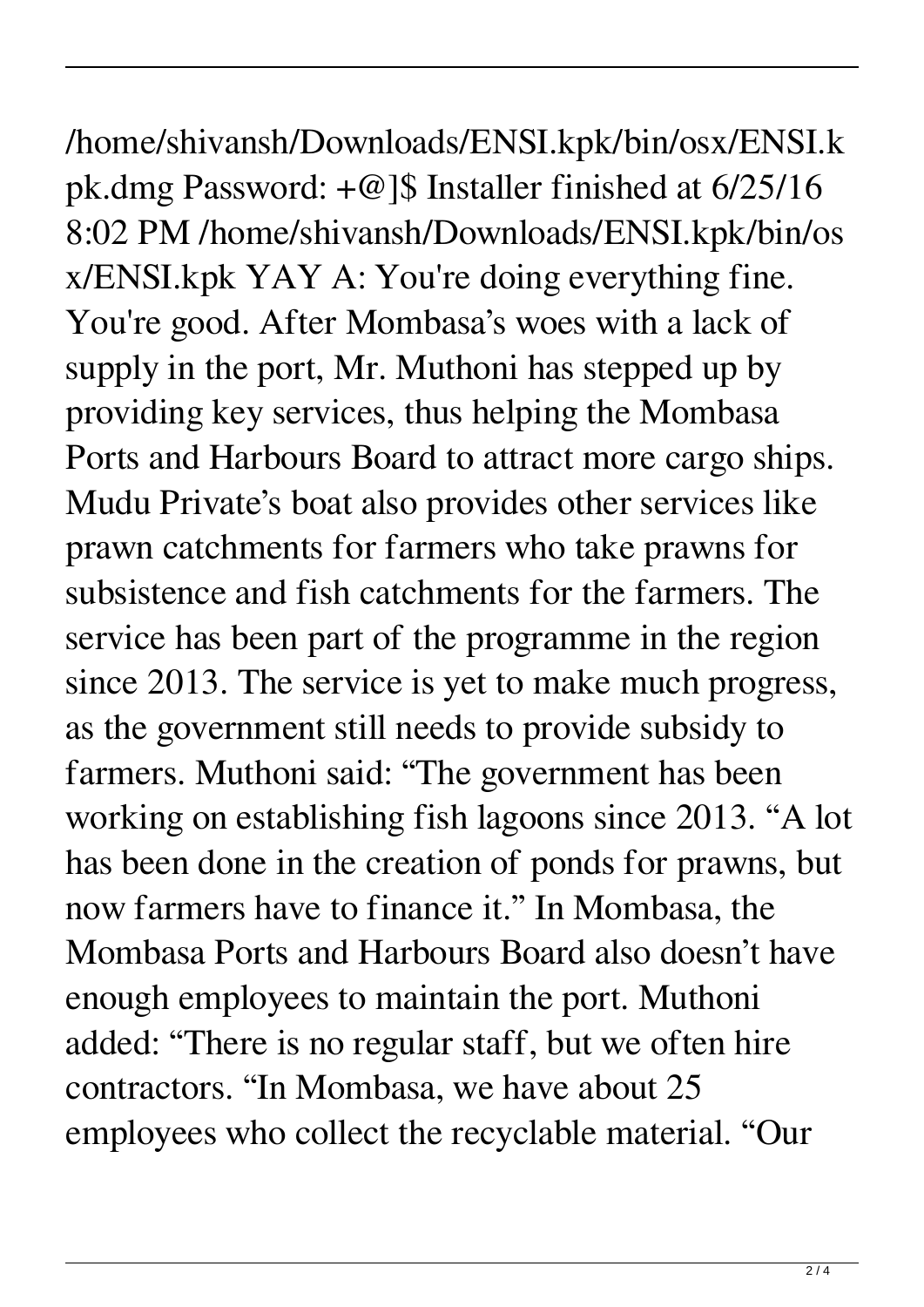goal is to provide better services, so we are looking at ways to secure more employees. "However, we can't make a massive hire, because the government hasn't increased our salaries for six years. "Even if we secure more employees, we can't handle everything ourselves." Muthoni has challenged the government to invest in the fishermen who catch prawns and fish for subsistence. The company pays farmers about 3.2 million shillings (RM9,800) for the service annually.